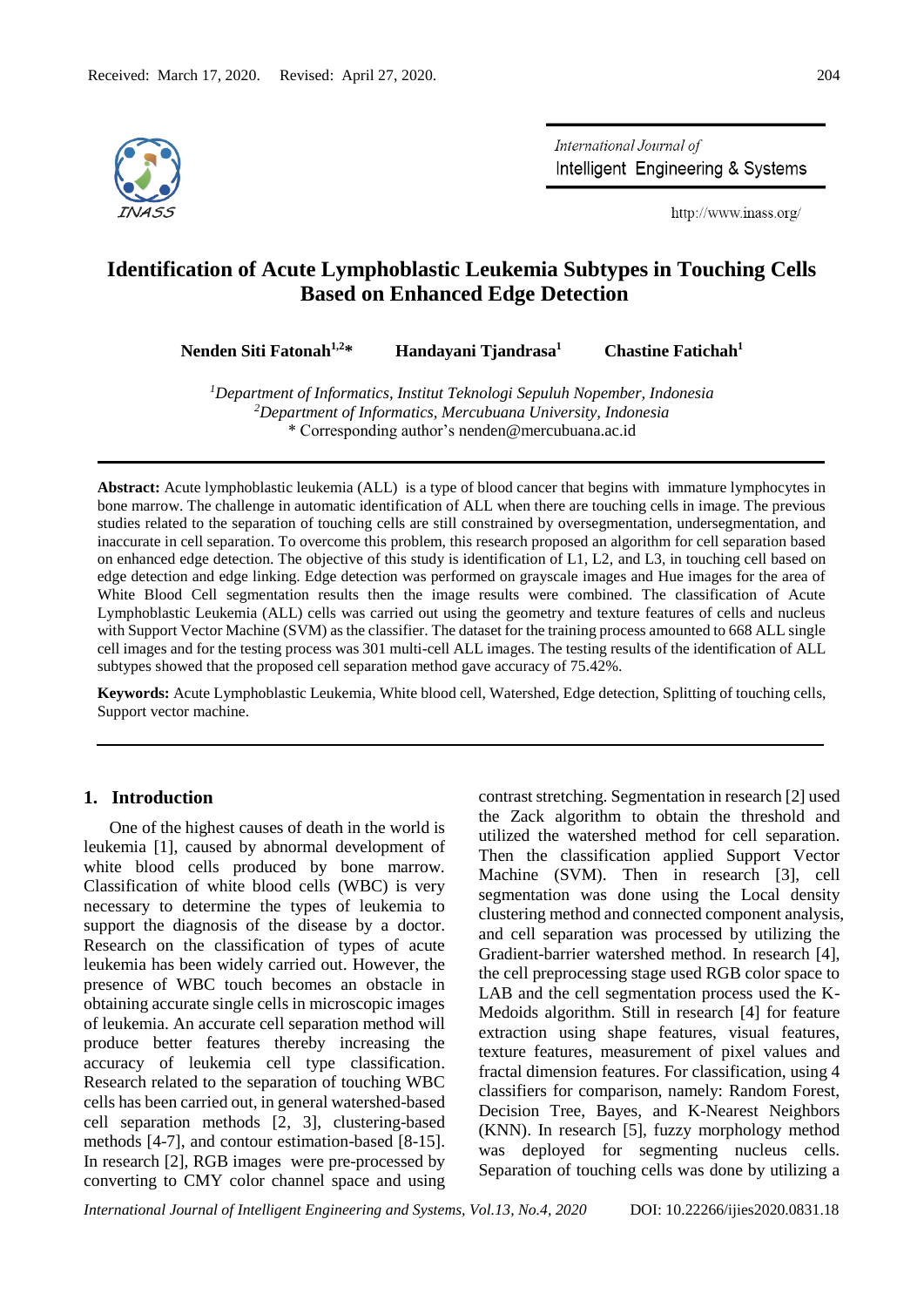region-based and boundary approach. Research [6] employed RGB image conversion to CIELAB space, carried out the segmentation using the Shadowed Cmeans (SCM) method, and feature extraction using fractal dimensions, contour signature, shape features, texture features of Gray Level Co-occurrence Matrix (GLCM). Classifiers applied were K-nearest neighbors (KNN), multilayer perceptron (MLP), and support vector machines (SVM). Segmentation using fuzzy C-means method was carried out in research [7], feature extraction used was fractal dimension, contour signature, shape features, color features, texture features of GLCM. SVM was used for classification [7]. Research [8] proposed extracting region of interest (ROI) or cancerous cells employed in two stages for blast cell segmentation. First, all objects in the images were splitted into non-ROI negative class and ROI positive class by utilizing statistical features selected by genetic algorithm. The two classes were identified based on local pixel computation. Secondly, classification of testing data based on the training model of ROI features was carried out by ANN classifier. Research [9] proposed the coarse-to-fine concept, by performing classification among Acute Lymphoblastic Leukemia (ALL), Acute Myeloblastic Leukemia (AML), and healthy cells for the first step. In the second step, subtypes of ALL and AML were identified morphologically based on features of medical knowledge. In the coarse step, a low-pass filter is used for noise removing before extracting nucleus and features which followed by classification in the fine step. In research [10], hybrid model was proposed which combined the segmentation techniques using active contour and fuzzy C means. The segmentation was extracted to obtain the features using statistical and the local directional pattern of chronological sine cosine algorithm. Then, the classification was performed by deep convolutional neural network classifier. Research [11] proposed a computer-aided screening of AML and ALL by analyzing color, morphological and textural features from the blood image. A cell nucleus was segmented using Otsu, and improved using morphological operasions such as opening, hole filling, and boundary cleaning. Geometrical, chromatic, and texture features gave 331 features. The feature optimization is performed by genetic algorithm with support vector machine (SVM) classifier . This research [12] proposed a decision support system for acute leukemia and tested using a public dataset. The system performed K-means clustering for cell segmentation, image refinement, and feature extraction. The cells were classified according to their morphological features. The results were

compared with the works of other researchers using the same data. Cell segmentation using fuzzy morphology and fuzzy C-means methods was carried out in research [13], cell extraction was employed using cell area parameters, cytoplasm count, chromatin density, nucleus shape, cytoplasmic form, nucleolus and granules. The classification method using a decision tree was carried out in research [13]. Research [14] converted the RGB color channel space to the gray space and used the threshold with the Otsu's method then the segmentation process by the morphological method, classification using the neural network method. Segmenting cells with the UECS (ultimate erosion convex set) method, then the

edge-to-marker and Gaussian association methods on B-splines were proposed to identify and separate cells carried out in the study [15]. Research [16] proposed cell segmentation using the orthogonal gram-schmidt method and the Snakes method. Feature extraction was carried out by employing morphological features, GLCM texture, LBP and Sequential forward selection (SFS) for the feature selection process. And classification using Artificial Neural Networks (ANN), and Support Vector Machines (SVM) methods [16]. In research [17] the first stage is converting the RGB channel space into the HIS channel space, thresholding the S component for the nucleus and Hue for cell identification. Then the process was followed by morphological dilation operation and the median filter. Features were extracted by applying form features, LBP, and classified by using the SVM method [17].

Research [15] proposed the Ultimate Erosion for Convex Sets (UECS) method to identify seed points in a region of interest. White blood cell counts were carried out in research [18] by deploying the Iterative Distance Transform for Convex Sets method to identify seed points in a region of interest. Research [19] employed Fast Radial Symmetry (FRS) to detect objects and used Contour evidence extraction (edgeto-marker association) and Contour estimation (ellipse fitting) to estimate cell contour.

Research [20] applied RGB color space convertion into color space  $L * a * b$ , then two color components (a and b) were used as features of the Kmeans algorithm in segmenting WBC. Research [21] did the segmentation of Acute Lymphocytic Leukemia (ALL) cells using Fuzzy K-means clustering and Automatic Threshold histogram. Research [13] carried out cell segmentation with fuzzy morphology and with fuzzy C-means for cell separation.

Some previous studies related to the separation of touching cells are still constrained by oversegmentation, undersegmentation, and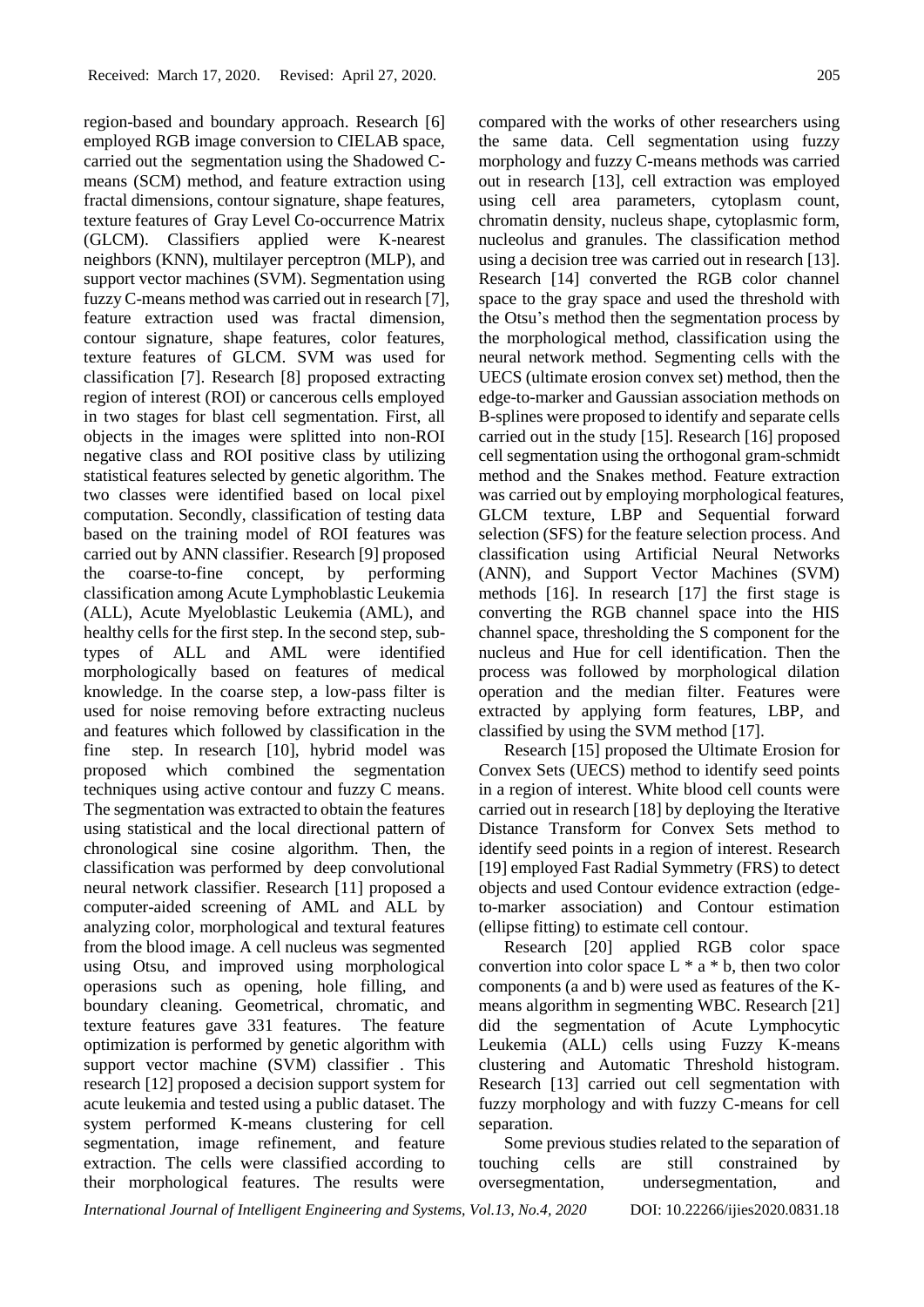inaccurate in cell separation, so it is still a challenge to develop methods of separating touching cells. The watershed approach allows oversegmentation [2-3], the separation with clustering approach [5-6] is less accurate because it allows the occurrence of areas that are not supposed to appear. Whereas the contour estimation approach using Contour Evidence Extraction with the ellips fitting approach [16] produces contours that do not correspond to the actual cell shape. Research [22] proposed a method of separation in polymer composite particles using an edge detection approach with prewitt operators and obtained good results.

To overcome the problem of separating touching cells such as oversegmentation, undersegmentation, and inaccurate contour, this study aims to use enhanced edge detection approach to separate the touching WBC on the microscopic images of ALL.

This research proposed the method of separating WBC touching cells and estimating single cell contour with edge detection and edge improvement approaches to identify the type of Acute Lymphoblastic Leukemia (ALL). Edge detection is performed on the grayscale image and Hue image based on WBC segmentation results then combines the two edges. Edge detection on the Hue image is to get detailed information on the outer edge of the touching cells, while edge detection on the grayscale image is to get the inside edge details of touching cells. After that, the edge improvement is performed to obtain the accurate contour of each single cell as a result of separating the touching cells.

This study was divided into five stages, namely WBC segmentation, splitting of touching cells, feature extraction, leukemia type classification for each cell, and identification of ALL types in each image. This research extracted the geometry and texture features of the cell and nucleus area in each

This paper is organized as follows. Related work and contribution is shown in introduction in section 1. Section 2 shows methodology of this research. Section 3 shows test results and discussion. Section 4 shows classification results. Section 5 provides conclusion and future work.

### **2. Methodology**

Automated ALL detection in microscopic images requires several stages, namely WBC segmentation, separation of touching cells, feature extraction, classification of ALL type for each cell, and identification of ALL type for each image. The design of the ALL type identification system can be seen in Fig. 1.

The first stage is WBC segmentation which aims to separate the WBC object area and background. The second stage is the separation of touching cells that aims to get a single WBC from several WBC that touch or stick. The results of the second stage are the crops of the single WBC. The next step is feature extraction to get geometry and texture features. Before the feature extraction process, an area segmentation is made which distinguishes the cell and nucleus areas, so that the geometry and texture features are extracted in the cell and nucleus areas.

# **2.1 Description of the microscopic acute Lymphocytic Leukemia image dataset**

The dataset for the training process amounted to



Figure. 1 Diagram of type ALL identification system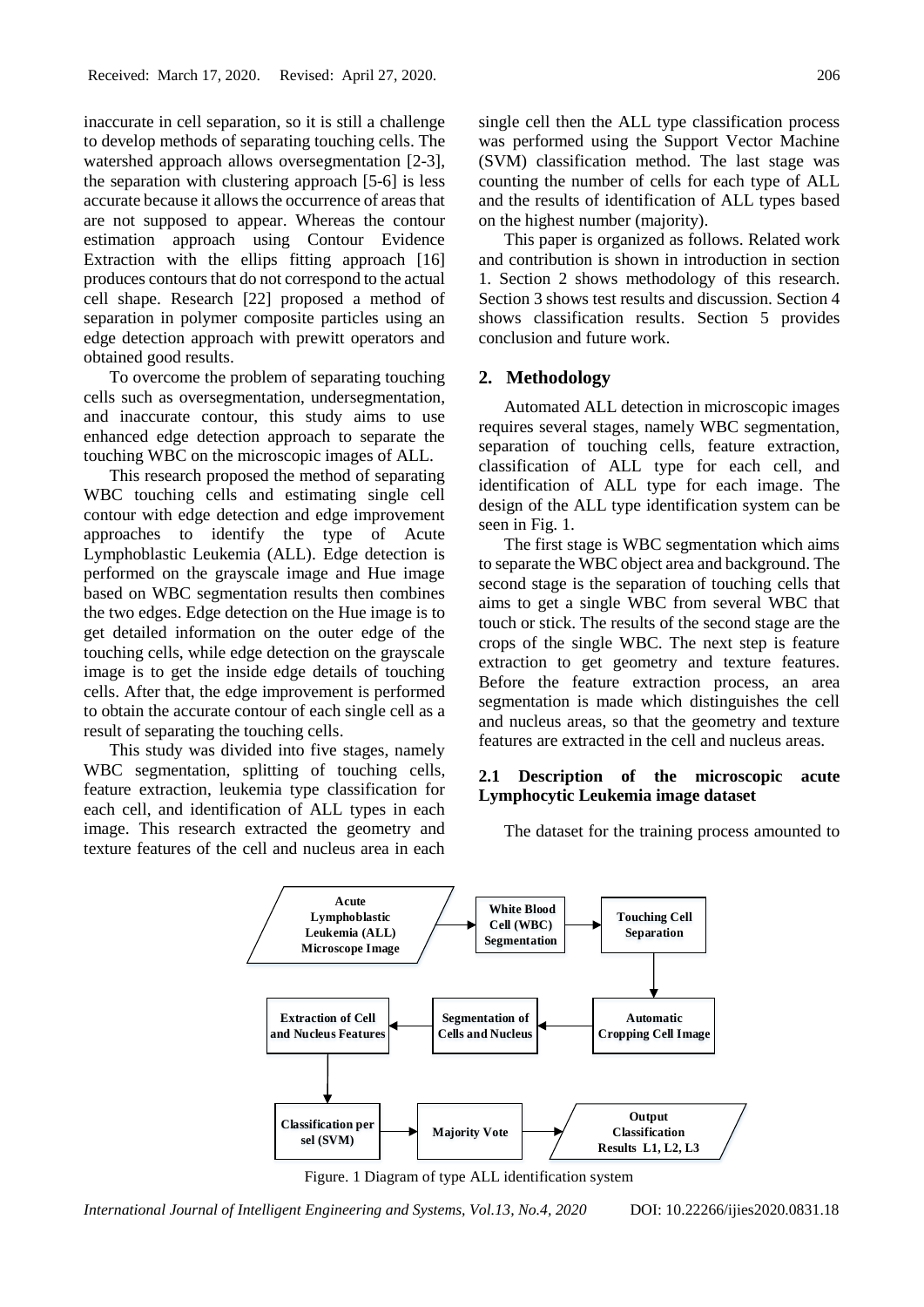

Figure*.* 2 Examples of blood smear images of Acute Lymphoblastic Leukemia (ALL)

668 ALL single cell images consisting of 309 L1 typeimages, 174 L2 type images, and 185 L3 type images. The dataset for the testing process was 301 multi-cell ALL images which consisted of 128 L1 type images, 63 L2 type images and 110 L3 type images. The dataset used from dr. Soetomo Hospital in Surabaya. Microscopic images in the dataset used have the same

shooting scale that is 1000x and the same staining process. Microscopic images of the three types of ALL in the dataset used can be seen in Fig. 2.

#### **2.2 White blood cell (WBC) segmentation**

WBC segmentation phase aims to get the WBC area and eliminate other components such as red blood cells, platelets, and background. This stage has difficulties if the images in the dataset are used from different staining processes.

The WBC cell segmentation process used an approach like in research [14]. The first process is changing the Leukemia microscopic input image which has an RGB color space to the HSV color space to obtain the Hue component. From the histogram analysis the hue value greater than 0.88 is obtained from the WBC cell area.

The next process is to eliminate the abnormal WBC component (noise), by finding the area of interest (ROI) of objects that have an area of objects (area) of more than 5000 and solidity more than equal to 0.50. The final process is to remove the truncated cell object that is on the edge of the image if present.

### **2.3 Splitting touching WBC**

This stage is to do the separation of touching WBC and get the results of single cell cropping from the results of separation. From the results of the single cell cropping, feature extraction will be performed. There are three methods for splitting touching WBC that used in this research i.e. watershed, clustering, and edge detection.

#### **2.3.1. Watershed method**

Watershed transformation is to treat a grayscale image as a topographic map, with the intensity representing its height. The concept of watershed is to fill up all catchment basins with water starting with the lowest catchment basin until all the catchment basins begin to be flooded with water. Watersheds are built as different basins initiate to unite that create lines on ridge tops. The process is ended when the water reaches the maximum peak of every relief [23].

#### **2.3.2. Clustering method**

The clustering method used for separating touching cells in this study is based on searching for cell markers first using the IDTCS method [14] which is used as the centroid of each cell, then grouping pixels in each cell to the closest centroid. The IDTCS approach iterates the distance transform procedure for all objects. The cell is flagged when the concavity size is less than a threshold value.

#### **2.3.3. Proposed method**

The proposed method for splitting touching WBC using enhanced edge detection combined edge detection and edge linking. The flowchart of proposed method for the separation of cells in touching WBC can be seen in Fig. 3 and the pseudocode in Fig. 4.

The inputs at the stage of touching cell separation is a binary image from the WBC segmentation image to get the WBC area, and the original microscopic ALL image to get grayscale and HSV information from each WBC area. The edge detection process is then performed on the grayscale image and on the Hue component image in the WBC segmentation area result. The edge detection method used is the Canny method. The next process is to merge the two images resulting from edge detection of grayscale images and Hue images. Edge detection in the Hue image is to obtain detailed information on the outer edge of the touching cells while edge detection in the Grayscale image is to obtain the inner edge details of touching cells. After that an edge improvement is performed to obtain the contour of each single cell as a result of separating the touching cells. Edge improvement consists of two processes, namely the process of connecting pixels that are still broken using the gapfilling function and the second process is filtering using the Gaussian method. The next step is to imfill the edges of the image. Then to get the separated single cell from the touching WBC, the subtraction process is done between the image of the imfill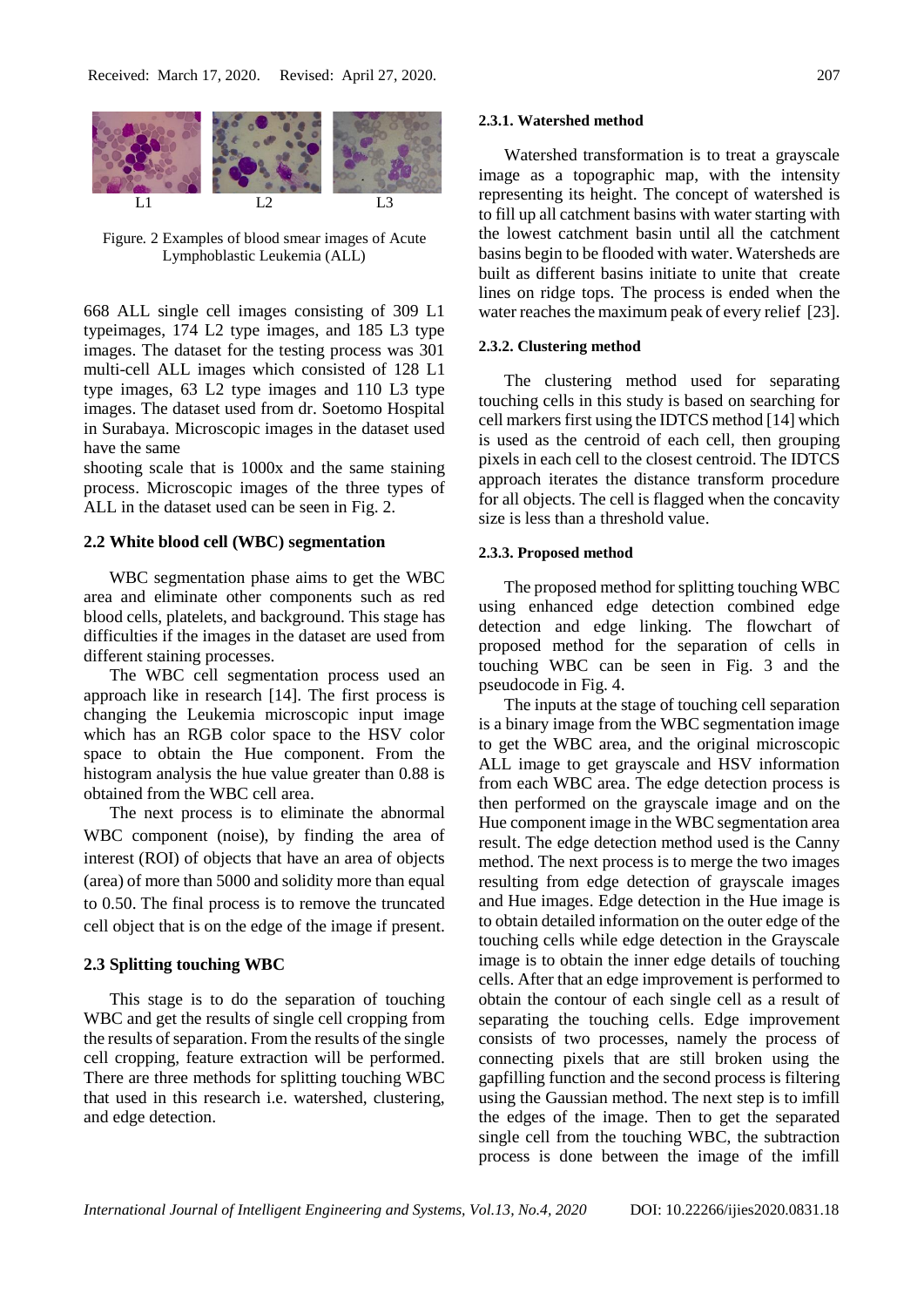

Figure. 4 Cell splitting and cropping flowchart

process and the image of the edge result. If the area of a single cell is less than 3000 then the cell area is removed. The final stage is the process of cropping the WBC single area of the original RGB image using the boundingbox approach so that it produces as many RGB images as the single WBC on the original image. The output of this process is cropped RGB cell images. The pseudocode of the proposed method for separation of touching cells can be seen in Fig. 4.

#### **2.4 Feature extraction on each WBC**

#### **2.4.1. Nucleus and cell segmentation of each WBC**

Before performing the feature extraction process for each WBC cell, it is necessary to do cell segmentation to obtain the nucleus and whole cell area of each WBC from the ALL microscopic image. The stages of this cell segmentation can be seen in Fig. 5.

The input is the cropped RGB image for every WBC, then the thresholding process is done using the Input: Binary segmented image *B* and Original image *I* 

Output: Contour extraction of touching WBC image *S* Algorithm:

- 1. *G* = Convert *I* to grayscale image
- 2.  $H =$  Convert *I* to Hue image
- 3. *G1* = Take grayscale value from *G* for the area of segmented WBC *B*
- 4. *H1* = Take Hue value from *H* for the area of segmented WBC *B*
- 5.  $G2 =$  Canny edge detection  $(G1)$
- 6.  $H2 =$  Canny edge detection  $(H1)$
- 7.  $U = G2 + H2$
- 8. *C* = Connecting gap pixels of *U* by adding 19 pixels.
- 9. *F* = Gaussian Low Pass Filter (*C*)
- 10. *K = binarization F*
- 11.  $L = \text{imfill}(K)$
- 12.  $S = L K$

Figure. 3 Pseudocode of touching cell separation based on the enhanced edge detection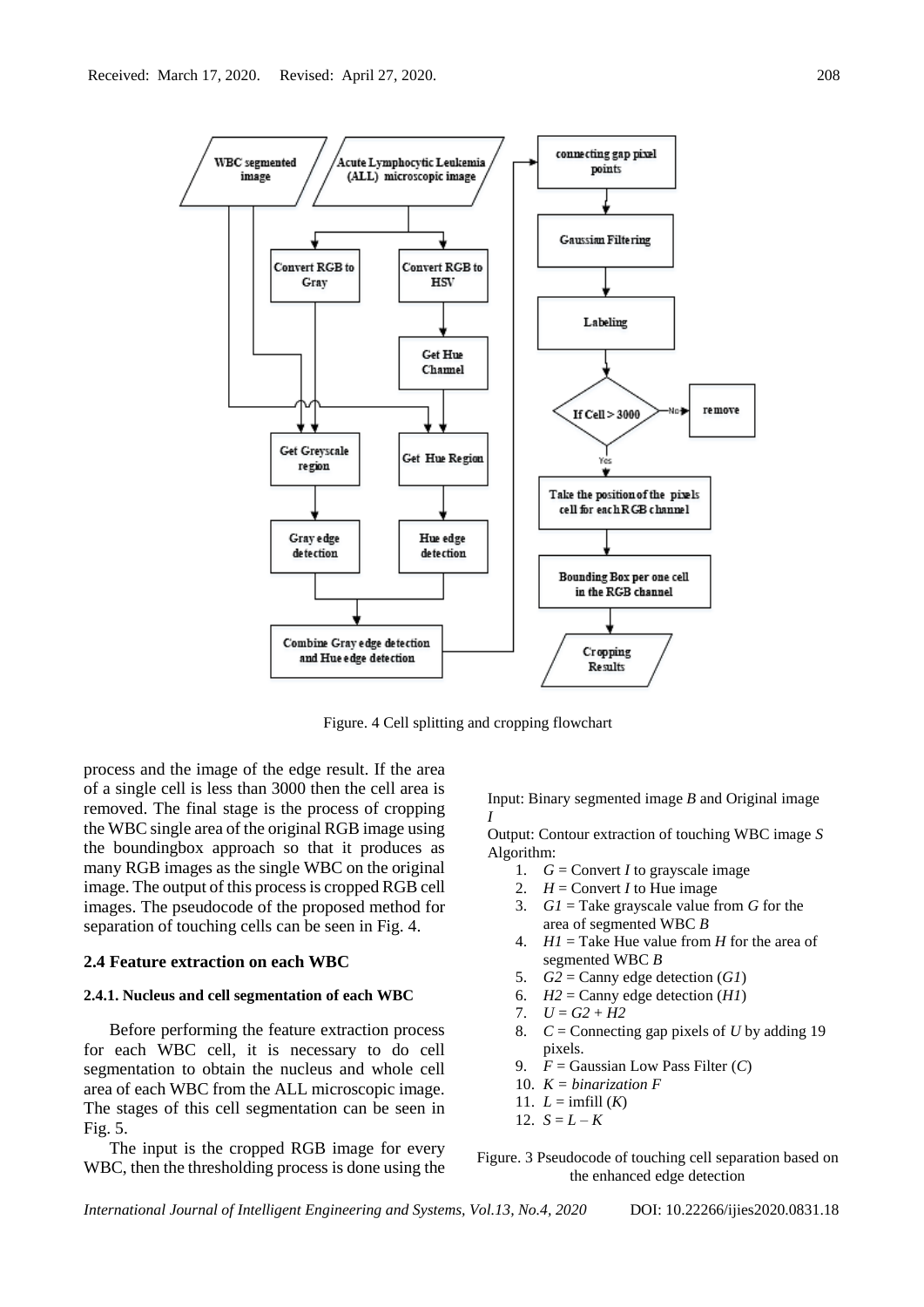

Figure*.* 5 Nucleus and cell segmentation for image per cell

Otsu method of Saturation color space on the cropped RGB image. The result of segmentation is a binary image with the nucleus area. To get the cell area, the binarization is carried out in the cropped RGB image to get the whole cell area then the binary image of the cell is subtracted by the binary nucleus image to get the cytoplasmic area.

### **2.4.2. Geometry and texture feature extraction in nucleus and cell area**

The features used in this study are composed of 34 features as in the study [4] with each divided into features for white blood cells and nucleus. The features used are the geometry and texture features as follows:

**Area**: Number of pixels in a region or object.

**Perimete***r*: Number of pixels on the boundary or edge of a region or object.

**Roundness**: A measure of how close the shape of an object is to the shape of a circle as in Eq. (1).

$$
Roundness(R) = 4. pi. A(R)/P2(R)
$$
\n(1)

where A is the area, P is the perimeter.

**Eccentricity***:* A measure of how big the difference in the shape of an object is from the shape of a circle, as in Eq. (2).

$$
Eccentricity = \frac{Distance\ between\ ellipse\ Foci}{Length\ of\ Major\ axis} \qquad (2)
$$

Major axis is the longest axis of an ellipse.

**Solidity**: The ratio between the area and the convex area as in Eq. (3).

$$
Solidity = \frac{A(R)}{Convex\, area} \tag{3}
$$

**Equivalent Diameter**: The value is defined as in Eq.  $(4).$ 

$$
Equivalent\ diameter = 2. \sqrt{\frac{A(R)}{pi}} \tag{4}
$$

**Orientation**: the angle between the horizontal axis and the ellipse main axis. The main axis line goes through the centroid and along the region longest part. **Radius**: the radius of a region or object calculated according to Eq. (5).

Radius = Equivalent diameter/2 
$$
(5)
$$

**Centroid** is a region center, an arithmetic average of all (x, y) coordinates in the region.

**N / C ratio**: determines the ratio of the area of the nucleus and whole cells as in Eq. (6).

$$
\frac{N}{c} ratio = \frac{Area\ of\ the\ nucleus}{Area\ of\ cell}
$$
 (6)

The texture features can be obtained from the features of Gray Level Co-occurrence Matrix (GLCM) or Local Binary Pattern (LBP) methods in processing image data [24][25]. The texture features in this study use the Gray Level Co-occurrence Matrix (GLCM) descriptor as in Eqs.  $(7)$  -  $(10)$ .

$$
Contrast = \sum_{i,j} |i - j|^2 P_{ij}
$$
 (7)

 $P_{ii}$  is the element  $(i,j)$  of the normalized GLCM matrix.

**Correlation**: the correlation of a pixel with the neighbors over the whole image.

$$
Correlation = \sum_{i,j=0}^{N-1} P_{ij} \frac{(i-\mu)(j-\mu)}{\sigma^2}
$$
 (8)

where:

*Pij* is the element (*i,j*) of th[e normalized symmetrical](https://support.echoview.com/WebHelp/Windows_and_Dialog_Boxes/Dialog_Boxes/Variable_properties_dialog_box/Operator_pages/GLCM_Texture_Features.htm#About_the_GLCM_and_textures)  [GLCM.](https://support.echoview.com/WebHelp/Windows_and_Dialog_Boxes/Dialog_Boxes/Variable_properties_dialog_box/Operator_pages/GLCM_Texture_Features.htm#About_the_GLCM_and_textures)

*N* is the number of gray levels in the image,  $\mu$  is the GLCM mean, as in Eq. (9):

$$
\mu = \sum_{i,j=0}^{N-1} i P_{ij} \tag{9}
$$

 $\sigma^2$  is the GLCM variance, as in Eq. (10):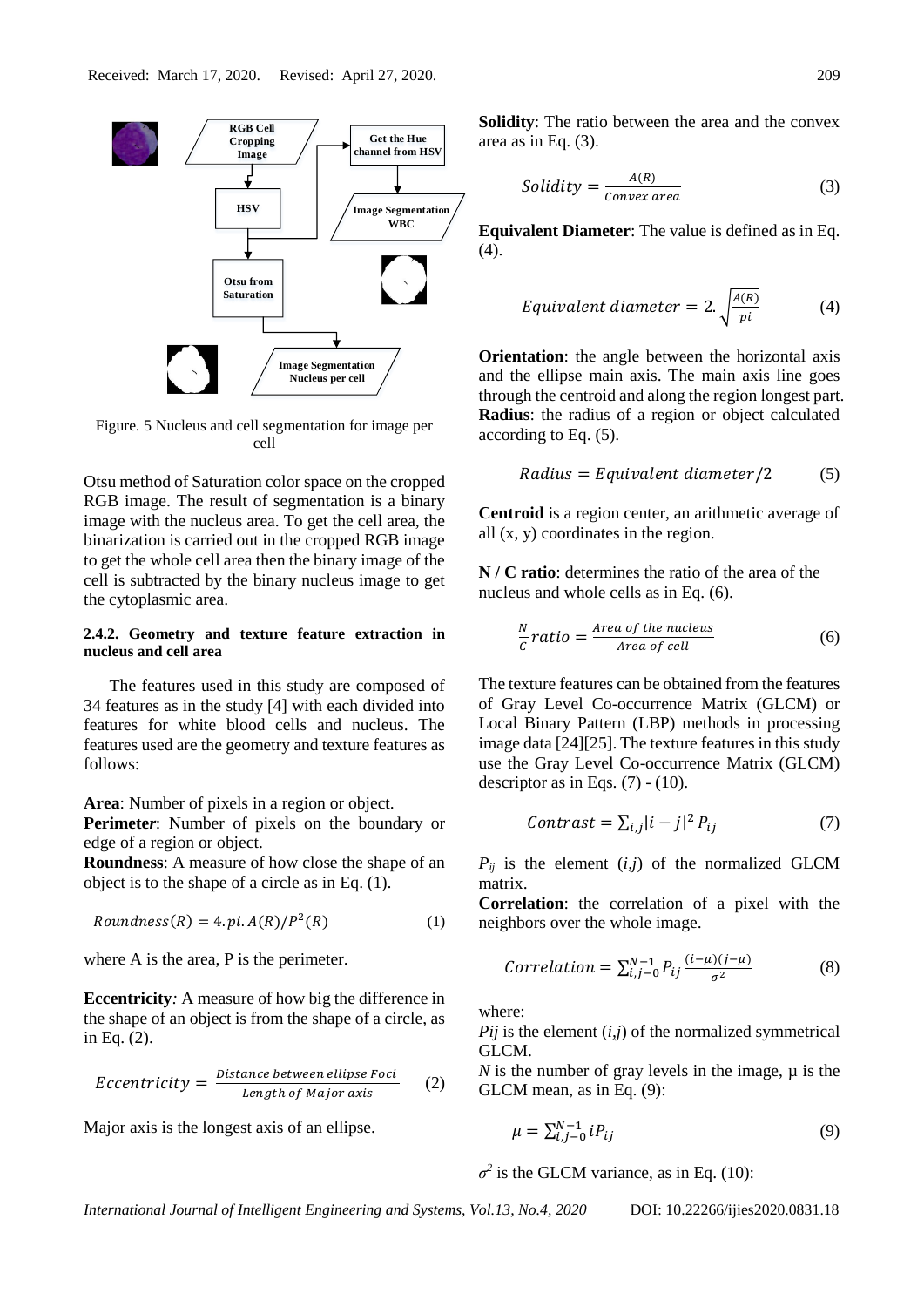$$
\sigma_2 = \sum_{i,j=0}^{N-1} P_{ij} (i - \mu)^2
$$
 (10)

**Energy**: Determines the uniformity of the image.

$$
Energy = \sum_{i,j} (P_{ij})^2
$$
 (11)

**Homogenity**: Measuring the proximity of the GLCM element distribution to the diagonal.

$$
Homogeneity = \sum_{i,j} \frac{P_{ij}}{1 + |i - j|}
$$
 (12)

**Euler** is counting the number of holes in leukemia cells to detect vacuola.

**Maximum intensity** is the highest pixel value in the region.

**Minimum Intensity** is the lowest pixel value in the region.

**Average intensity** is the average pixel value in the region.

#### **2.5 Classification of ALL subtypes for each WBC**

The stages for classifying ALL subtypes in each WBC can be seen in Fig. 6. In this study, Support Vector Machine (SVM) is used in the classification of Acute Lymphocytic Leukemia (ALL) subtypes. SVM is a prediction method for classification and regression. The concept of SVM is to find the optimal separator function that can separate data from two classes, latter on SVM is developed for multiclass classification.

Training data is used as the input for the SVM training process to produce the SVM model. The testing process is carried out on ALL microscopic images after going through several stages such as WBC segmentation, cell separation, and feature



Figure. 6 Stages of classification

extraction of each WBC cell. From the result of the feature extraction, each WBC cell is predicted based on the SVM model to produce an ALL subtype, namely L1, L2, or L3. The number of prediction results of ALL subtypes is the same as the number of WBC in an ALL microscopic input image.

#### **2.6 Identify the ALL subtype of each image**

Determination of the type of ALL in each leukemia microscopic image is done with the concept of Majority Vote according to the number of WBC cell classification results in the image. If in the image the classification results are more cells of L1 class then the input image is of L1 type, although there are some cells whose prediction results are not in L1 class.

# **3. Test results and discussion**

# **3.1 White blood cell segmentation test results on ALL images**

The first stage in this study is the segmentation of white blood cells (WBC) on the microscopic image of Acute Lymphocytic Leukemia (ALL). The output of this segmentation stage is the image of white blood cell segmentation.

The output stage of the WBC segmentation process on ALL microscopic images can be seen in Fig. 7. Fig. 7 (a) shows the original image and Fig. 7 (b) gives the image of binarization. Fig. 7 (c) shows the Hue color channel image obtained from the binary image and the image in Fig. 7 (d) is from the hue channel image after thresholding performed to get the White Blood Cell and remove the Red Blood Cell image, but the results are not clean and the noise still appears and then in Fig. 7 (e) the WBC image is obtained after cleaning the WBC area from the small objects and noise that is still visible in Fig. 7 (d).

# **3.2 Test results with the proposed separation method**

### **3.2.1. The cell separation results of the proposed separation method**

The stages of WBC separation on ALL microscopic images is exemplified in Fig. 8. Fig. 8 (a) shows WBC segmentation, then Fig. 8 (b) and 8 (c) give the results of the canny process in the hue image and grayscale image respectively. The image in Fig. 8 (d) is the summation of images in Fig. 8 (b) and 8 (c). The following processes are filling the gap of less than 19 pixels and linking the edges, Gaussian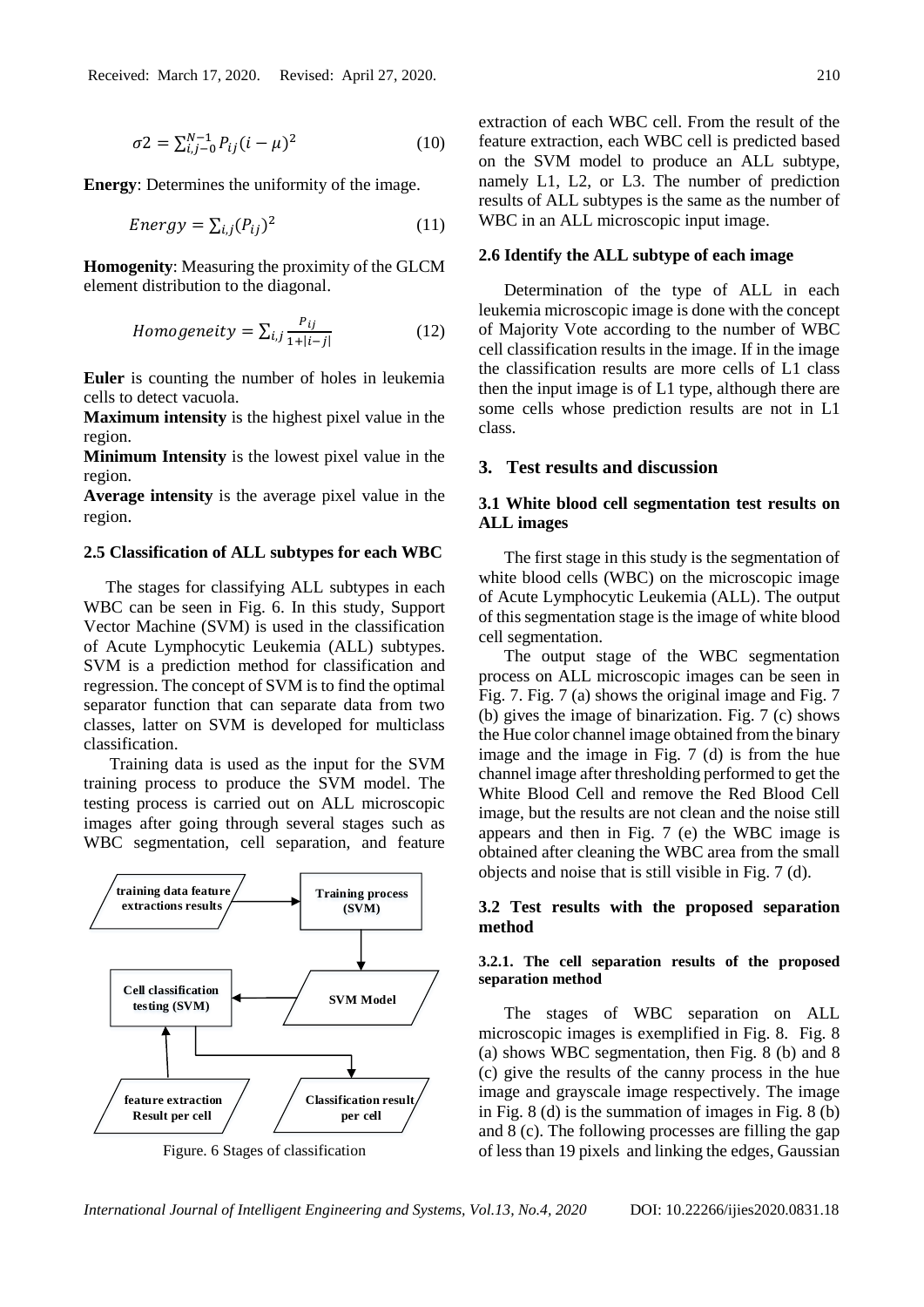

Figure. 7 An example of WBC segmentation in an ALL image: (a) RGB Image, (b) Binary image, (c) Hue channel image, (d) White Blood Cells noise, and (e) White Blood Cells segmentation.



Figure. 8 The stages of White Blood Cell separation in an ALL image: (a) White Blood Cell segmentation, (b) Canny of Hue channel, (c) Canny of Gray channel, (d) Combined result of b and c, (e) Image after Gap filling, (f) Filtered image, (g) Hole filled image, and (h) Image of splitted cell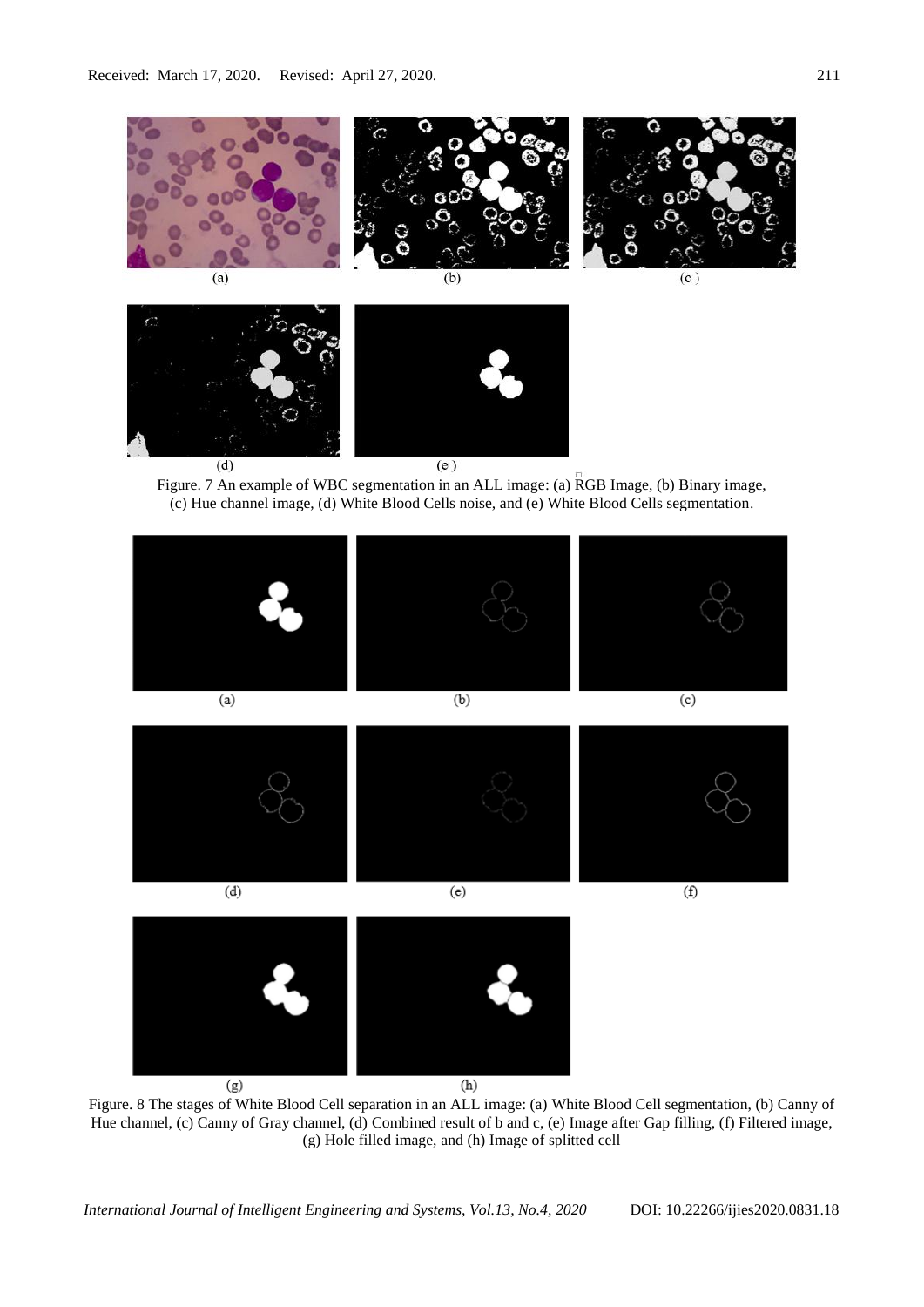low pass filtering, and binarization as the results shown in Fig. 8 (e) and 8 (f). Furthermore, the ouput of the hole filling process is shown in Fig. 8 (g). The separated cells shown in Fig. 8 (h) are obtained by subtracting the image in Fig.  $8(g)$  by the image in Fig. 8 (f).

Following is the comparison of the proposed method for cell separation using the enhanced edge detection, the IDTCS clustering method, and the Watershed method, as shown in Fig. 9. IDTCS clustering uses the IDTCS method [14] to get centroids then grouping pixels according with the obtained centroids. The results of segmentation in Fig. 9, based on the three methods: proposed method, watershed and clustering. The segmentation results from clustering (a2-c2) and watershed (a3-c3) are oversegmented, while the results of the proposed method (a1-c1) are better than the results of watershed or clustering. Fig 9. (a1 - c1) show that the proposed method can precisely separate each touching cells. In contrast to other methods,



Figure. 9 (a-c) Original Image, (a1-c1) results of enhanced edge detection method (proposed method), (a2-c2) results of IDTCS clustering method, and (a3-c3) results of Watershed method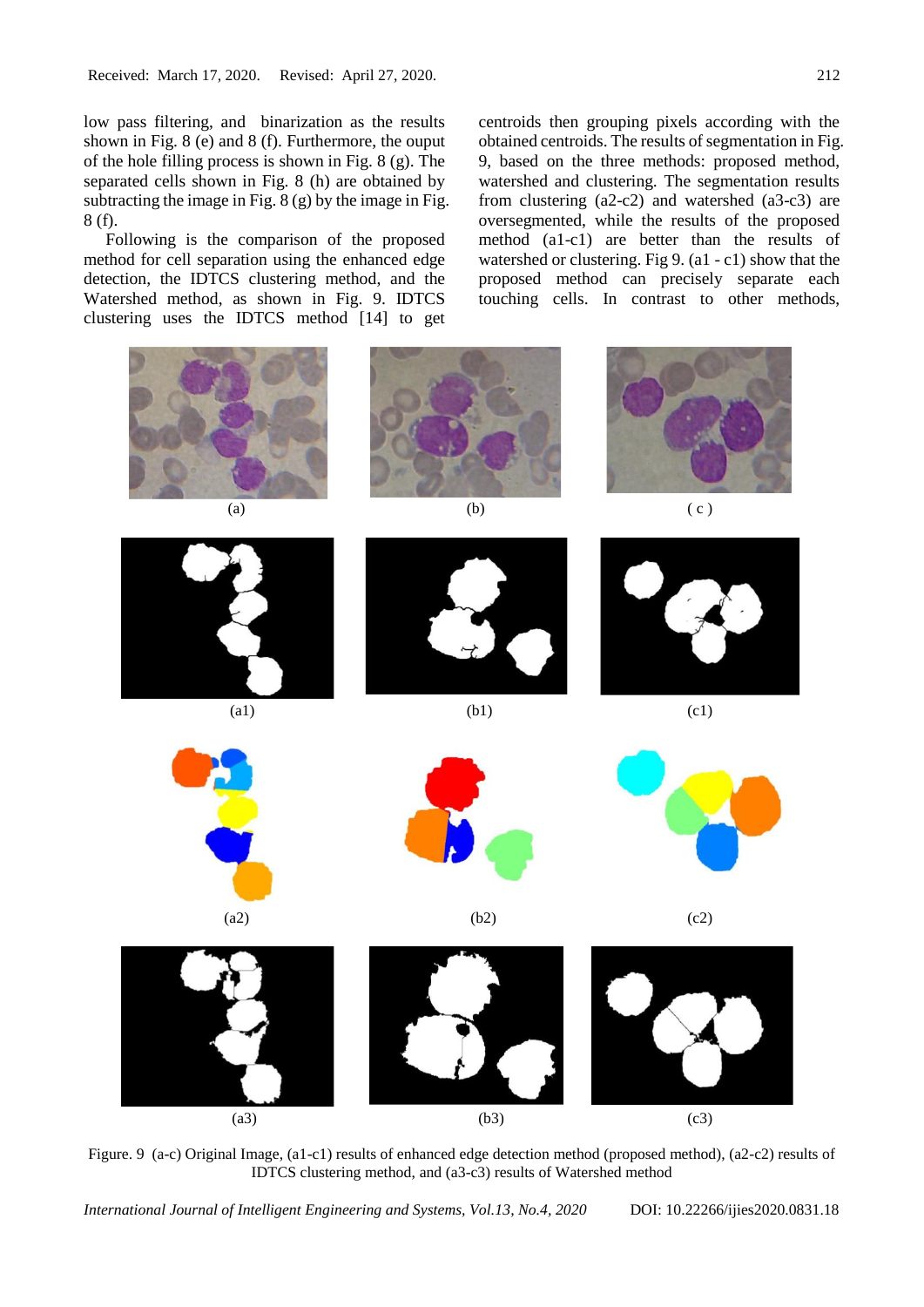

Figure. 10 Results of single WBC cropping using the proposed separation method

oversegmentation occurs for the clustering method as shown in Fig. 9 (a2 - c2) due to misdetection of centroids and inaccuracy of determining boundaries between cells. Oversegmentation also occurs for watershed method as in Fig. 9 (a3 - c3) when there is a vacuola in the middle of the cell.

### **3.2.2. WBC single cropping results with the proposed separation method**

After separating the white blood cells based on the enhanced edge detection, the result is used as the mask for the RBG image, each cell in the RGB image is cropped individually using the bounding box. The examples of the cropped cell are shown in Fig. 10. Then, each cropped cell is processed to extract the features that will be tested by the previously trained SVM model (see Fig. 6). The identification of L1, L2, and L3 classes for an ALL image is determined by the majority vote of WBC cell classification results in the image.

## **4. Classification results**

# **4.1 Classification sensitivity for different methods of touching cell separation**

The sensitivity results for the classification of ALL subtypes by the method of separating the touching cells using Watershed, IDTCS clustering, and the proposed method can be seen in Table 1.

It can be seen in Table 1 that for ALL subtype of L1 the percentage of sensitivity for the Watershed method is 79.69%, for the proposed method is 90.63%, and IDTCS clustering is 80.47%, meaning that the proposed method is better than the Watershed method, and IDTCS clustering. For L2 subtype the sensitivity results for the Watershed method are 85.71%, for the proposed method is 77.78%, and IDTCS clustering is 82.54%, meaning the watershed method is better than the proposed method and the IDTCS clustering method. For L3 subtype the sensitivity of the Watershed method is 43.64%, and for the proposed method is 56.36%, and IDTCS clustering is 14.55%, meaning that the proposed method is better than the Watershed method and the IDTCS clustering method.

| Table 1. Classification sensitivity results of 3 methods of |  |  |
|-------------------------------------------------------------|--|--|
| white blood cell separation in ALL images                   |  |  |

| ALL<br>Type | Propose<br>Method<br>(% ) | Watershed<br>(% ) | <b>IDTCS</b><br>clustering<br>$\%$ |
|-------------|---------------------------|-------------------|------------------------------------|
| L1          | 90.63                     | 79.69             | 80.47                              |
| L2          | 77.78                     | 85.71             | 82.54                              |
| L3          | 56.36                     | 43.64             | 14.55                              |

| Table 2. Confusion matrix result of ALL subtype |
|-------------------------------------------------|
| identification using the proposed method        |

|        |    | Predicted |    |    |    |
|--------|----|-----------|----|----|----|
|        |    | L1        | L2 | L3 | FN |
|        | L1 | 116       | 12 |    | 12 |
| Actual | L2 | 13        | 49 |    | 14 |
|        | L3 | 45        | 3  | 62 |    |
|        | FP | 58        | 15 |    |    |

#### **4.2 Confusion matrix of the proposed method**

The result of confusion matrix for identification of ALL subtypes based on the proposed cell separation method can be seen in Table 2.

The examples of the cropped cell are shown in Fig. 10. Then, each cropped cell is processed to extract the features that will be tested by the previously trained SVM model (see Fig. 6). The identification of L1, L2, and L3 classes for an ALL image is determined by the majority vote of WBC cell classification results in the image.

The classification results for the proposed method for ALL L1 types identified as L1 of 128 images are 116 images and those incorrectly identified as L2 are 12 images. Here it is seen that the resulting method is accurate for identifying type of L1. In the ALL L2 type, there are 49 images correctly identified as L2 out of 63 images and 13 images incorrectly identified as L1 and 1 image incorrectly identified as L3. In conclusion, there are many types of ALL L2 that are detected as L1 because L2 and L1 have similar characteristics. In the ALL L3 type, from 110 images there are 62 images correctly identified, 45 images incorrectly identified as L1, and 3 images incorrectly identified as L2. The ALL L3 type that identified as L1 is 45 images because there are many L3 type images that have several WBC that are very similar to L1. The accuracy of all images is 75.42%.

#### **5. Conclusion**

In this paper, we propose methods for separating touching cell and contour estimation based on edge detection and edge improvement. With better touching cell separation, the extraction of individual WBC gives good features, so that the ALL subtype can be identified more accurate. From the test results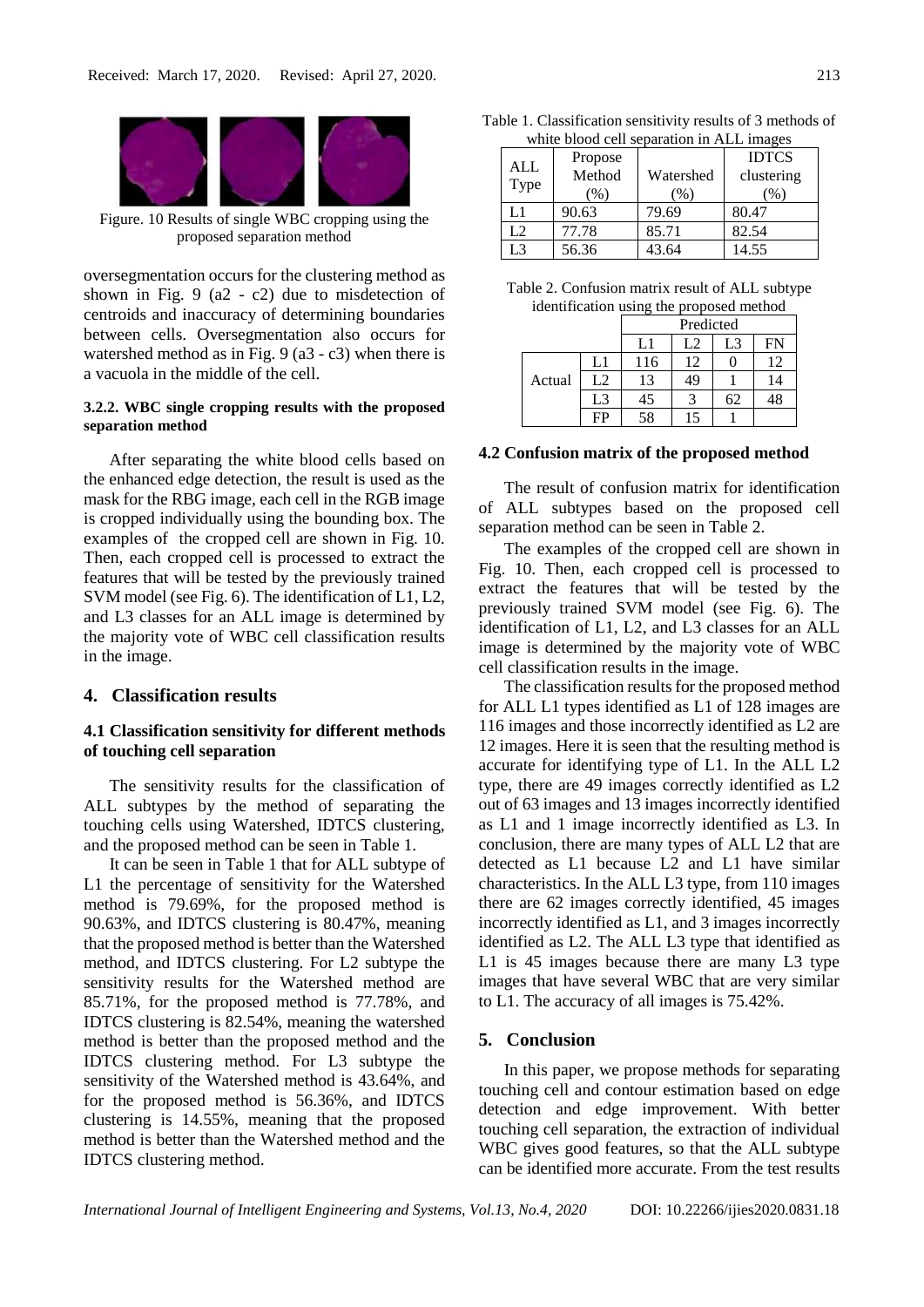of Acute Lymphoblastic Leukemia (ALL) microscopic image dataset, for L1 class the proposed separation method has higher sensitivity compared to the Watershed method and the IDTCS clustering method. For the L1 type the proposed method gets sensitivity of 90.63%, the IDTCS clustering method and the Watershed method has sensitivity of 80.47% and 79.69% respectively. For L2 type, Watershed method has higher sensitivity compared to the proposed method and IDTCS clustering. Watershed method gives sensitivity of 85.71%, IDTCS clustering method and the proposed method gives sensitivity of 82.54% and 77.78% respectively.

For L3 types, the proposed method has higher sensitivity compared to the Watershed and IDTCS clustering methods. For L3 class, the proposed method obtains sensitivity of 56.36%, the Watershed method and the IDTCS clustering method has sensitivity of 43.64% and 14.55% respectively. The accurate identification of ALL is required to develop in the clinical application, so it is still a challenge to find the best method of each process especially segmentation and feature extraction. In addition, the future research can be extended to classify other leukemia types such as Acute Myeloblastic Leukemia (AML).

# **Conflicts of Interest**

The authors declare no conflict of interest.

## **Author Contributions**

Conceptualization, Nenden Siti Fatonah, Handayani Tjandrasa, Chastine Fatichah; methodology, Nenden Siti Fatonah, Handayani Tjandrasa, Chastine Fatichah; software, Nenden Siti Fatonah; validation, Nenden Siti Fatonah, Handayani Tjandrasa, Chastine Fatichah; formal analysis, Nenden Siti Fatonah, Handayani Tjandrasa, Chastine Fatichah; investigation, Nenden Siti Fatonah, Handayani Tjandrasa, Chastine Fatichah; resources, Nenden Siti Fatonah, Handayani Tjandrasa, Chastine Fatichah; data curation, Nenden Siti Fatonah, Handayani Tjandrasa, Chastine Fatichah; writing original draft preparation, Nenden Siti Fatonah; writing—review and editing; Handayani Tjandrasa, Chastine Fatichah; visualization, Handayani Tjandrasa, Chastine Fatichah; supervision, Handayani Tjandrasa, Chastine Fatichah.

# **Acknowledgments**

The authors would like to thank Prof. Dr. I Dewa Gede Ugrasena, Dr., SpA (K), Andi Cahyadi, Dr., Sp.A and team from the hematology oncology dr.

Soetomo hospital for providing the histology images and ground truth annotation.

# **References**

- [1] National Cancer Institute, "What You Need To Know About Leukemia", *U.S. Department of Health and Human Services*, 2013. [Online]. Available: http://docplayer.net/32703074-Whatyou-need-to-know-about-leukemia.html.
- [2] L. Putzu, G. Caocci, and C. Di, "Artificial Intelligence in Medicine Leucocyte classification for leukaemia detection using image processing techniques", *Artif. Intell. Med.*, Vol. 62, No. 3, pp. 179–191, 2014.
- [3] H. Yang and N. Ahuja, "Automatic segmentation of granular objects in images: Combining local density clustering and gradientbarrier watershed", *Pattern Recognit.*, Vol. 47, No. 6, pp. 2266–2279, 2014.
- [4] V. Acharya and P. Kumar, "Detection of acute lymphoblastic leukemia using image segmentation and data mining algorithms", *Med. Biol. Eng. Comput.*, Vol. 57, No. 8, pp. 1783– 1811, 2019.
- [5] C. Fatichah, D. Purwitasari, V. Hariadi, and F. Effendy, "Overlapping White Blood Cell Segmentation and Overlapping White Blood Cell Segmentation and Counting on Microscopic Blood Cell Images", Vol. 7, No. 3, pp. 1271– 1286, 2014.
- [6] S. Mohapatra, D. Patra, and S. Satpathy, "An ensemble classifier system for early diagnosis of acute lymphoblastic leukemia in blood microscopic images", *Neural Comput. Appl.*, Vol. 24, No. 7–8, pp. 1887–1904, 2014.
- [7] S. Mohapatra, D. Patra, and S. Satpathi, "Image analysis of blood microscopic images for acute leukemia detection", In: *Proc. of 2010 Int. Conf. Ind. Electron. Control Robot. IECR 2010*, pp. 215–219, 2010.
- [8] S. S. Al-jaboriy, N. N. A. Sjarif, S. Chuprat, and W. M. Abduallah, "Acute lymphoblastic leukemia segmentation using local pixel information", *Pattern Recognit. Lett.*, Vol. 125, pp. 85–90, 2019.
- [9] J. Laosai and K. Chamnongthai, "Classification of acute leukemia using medical-knowledgebased morphology and CD marker", *Biomed. Signal Process. Control*, Vol. 44, pp. 127–137, 2018.
- [10]K. K. Jha and H. S. Dutta, "Mutual Information based hybrid model and deep learning for Acute Lymphocytic Leukemia detection in single cell blood smear images", *Comput. Methods*